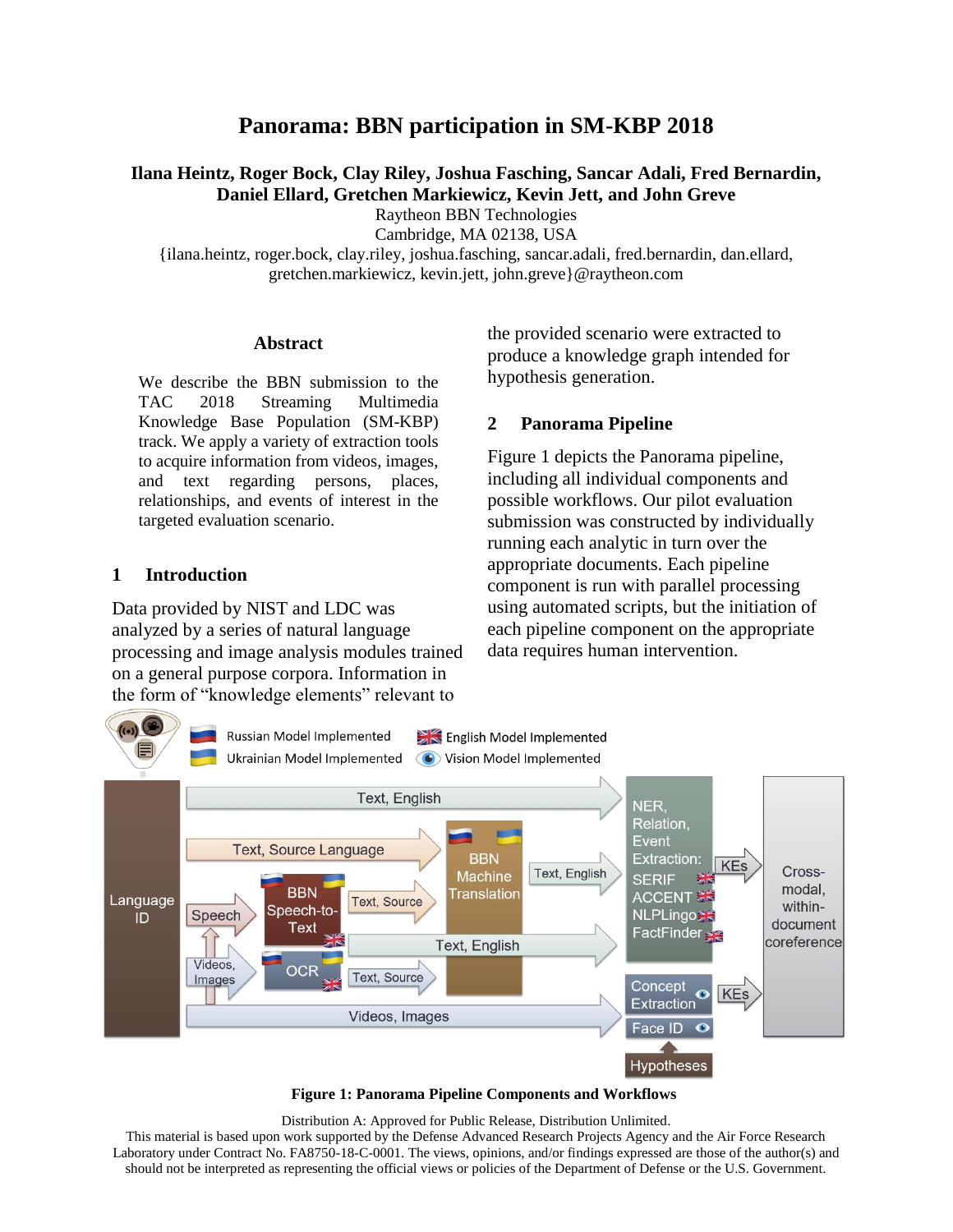# **3 Language ID**

For the pilot evaluation, we considered relying on the language labels assigned to each input document in the metadata provided by LDC. However, our tests on the video data found that the LDC-provided labels were unreliable, so we attempted to automatically determine the source language. For text files we used the best scoring classification produced by the open source Compact Language Detector 2 Naïve Bayes classifier<sup>1</sup>. When the best scoring classification was not one of the expected program languages, we fell back to using the LDC-provided language. For audio we trained an acoustic language ID model, but found it had poor performance and chose to use LDC's labels for the pilot evaluation.

To handle optical character recognition (OCR), we ran each file through our pipeline as if it were each of the three program languages. We then provided to the downstream components the extraction output from treating the document element as each of the three languages. We anecdotally found that applying text extraction to the output of OCR from the incorrect language paths produced few false positives.

In future work we plan to test whether the quantity of information extracted as knowledge elements can be used as the heuristic for choosing the correct source language.

## **4 Speech-to-Text**

Automatic Speech Recognition (ASR) was used to extract a text transcript from audio files in English, Russian, and Ukrainian. In this context, the audio files were strictly the audio tracks from the provided videos. The videos were in .mp4 format, and we extracted the audio track in .wav format using the free, open source tool  $FFmpeg<sup>2</sup>$ . We converted the resulting .wav files to 16 KHz, 16-bit, NIST sphere format, the preferred format for BBN's speech recognizer.

For each audio file, we produce a transcript in which each word is annotated with its start time and duration. This represents our one-best output. A consensus net with all possible paths per utterance is also constructed, but was not used downstream in the pilot evaluation. The training data used to create acoustic and language models for the three evaluation languages is shown in [Table 1.](#page-1-0)

We were only able to apply ASR in the unconstrained condition due to the provenance of the training data. For the evaluation, we processed 1,029 video files that contained roughly 114 hours of audio.

We tested each trained model against a target domain test set consisting of human-annotated audio files from the AIDA seedling data for each language.

| <b>Data Type</b> | <b>Russian</b>                                              | <b>Ukrainian</b>                                                                                               | <b>English</b>                                    |
|------------------|-------------------------------------------------------------|----------------------------------------------------------------------------------------------------------------|---------------------------------------------------|
| <b>Audio</b>     | <b>BBN</b> broadcast news<br>data (99 hours)                | AIDA seedling audio files,<br>human transcribed (1.4)<br>hours) enhanced with i-<br>vectors from Russian audio | <b>BBN</b> broadcast news data<br>$(1,642$ hours) |
| <b>Text</b>      | AIDA seedling corpus<br>LTF documents;<br>Russian Wikipedia | AIDA seedling corpus LTF<br>documents; Ukrainian<br>Wikipedia                                                  | AIDA seedling corpus LTF<br>documents             |

<span id="page-1-0"></span>**Table 1: Resources for ASR training**

<sup>1</sup> https://github.com/CLD2Owners/cld2

 $\overline{a}$ 

<sup>2</sup> https://ffmpeg.org/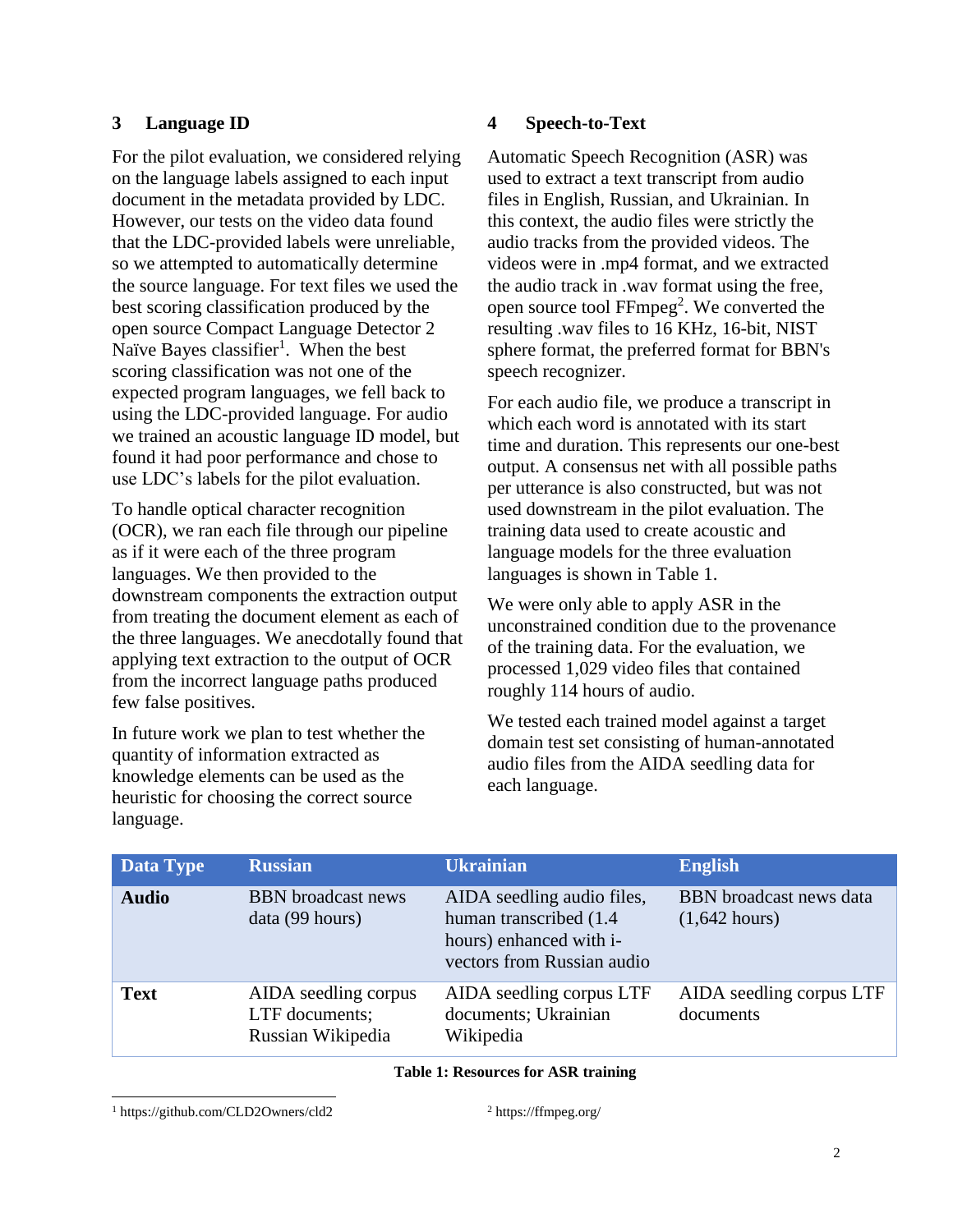| Language         | <b>WER</b> | MAP (iv) | MAP (oov) | <b>MAP</b> (rare) | <b>MAP</b> (target)      |
|------------------|------------|----------|-----------|-------------------|--------------------------|
| <b>English</b>   | 36.10      | 0.8460   | 0.6205    | 0.8651            | $\overline{\phantom{0}}$ |
| <b>Russian</b>   | 62.34      | 0.6154   | 0.3245    | 0.6418            | 0.5046                   |
| <b>Ukrainian</b> | 65.77      | 0.5989   | 0.5194    | 0.6107            | 0.4676                   |

<span id="page-2-0"></span>**Table 2: Word error rate (WER) and Mean Average Precision (MAP) ASR scores on held-out seedling corpus test sets**

These data sets proved challenging due to the out-of-domain nature of the target data in comparison to the audio training data.

In [Table 2,](#page-2-0) we report the overall word error rate as well as Mean Average Precision (MAP) for in-vocabulary (iv), out-of-vocabulary (oov), and infrequent (rare) terms for each language. We also measured the MAP for target words that we considered to be scenariorelevant in Russian and Ukrainian.

For English and Russian we found that there was a significant degradation when applying the acoustic models to the AIDA corpus. On a same-domain test set the English model produces closer to 11% WER, and the Russian model closer to 22% WER.

### **5 Optical Character Recognition**

The evaluation corpus included text in many of the images and videos. Typically these are subtitles overlaid on the image, but this also includes ticker-style text on news programs as well as some in-scene signs. OCR is applied to transform these portions of the images into machine-readable text. This is a three-step process. First we perform text detection: the area where text appears is bounded and extracted from the image. Next, an algorithm

determines whether there are one or multiple lines of text, and separates these as necessary. Lastly, the characters are matched to possible characters in the model of the specified language. The machine-readable text that is the outcome of OCR is processed by machine translation, and then by the text-based extraction components.

## **6 Machine Translation**

Machine Translation (MT) was used to translate Ukrainian and Russian text into English. The resources used for training and the number of segments translated during the evaluation are shown in [Table 3](#page-2-1) .

The MT system is also capable of converting from one data format to a different format (for a limited number of formats) as required by the downstream tools. For example, text documents were provided to us in an XML document using the Logical Text Format (LTF) schema, but the next step in our processing pipeline uses plaintext, so the MT service converts from XML to text. We used the MT service to do this format conversion for the English-language inputs to streamline our intake processes, even though no language translation is required.

| Language         | <b>Resources</b>                                                                               | <b>ASR</b><br><b>utterances</b><br>translated | <b>OCR</b><br>segments<br>translated | <b>Text segments</b><br>translated     |
|------------------|------------------------------------------------------------------------------------------------|-----------------------------------------------|--------------------------------------|----------------------------------------|
| <b>Ukrainian</b> | LDC2017E06 LORELEI IL4<br>Incident Language Pack V2.0<br>Part 1                                | 19K                                           | 370K                                 | 67K                                    |
| <b>Russian</b>   | LDC2016E95 LORELEI<br><b>Russian Representative</b><br>Language Pack Translation<br>Annotation | 50K                                           | 370K                                 | 650K, plus 21<br><b>Russian tweets</b> |

<span id="page-2-1"></span>

| Table 3: Machine translation resources and quantity of data translated |  |  |  |  |  |  |  |  |  |
|------------------------------------------------------------------------|--|--|--|--|--|--|--|--|--|
|------------------------------------------------------------------------|--|--|--|--|--|--|--|--|--|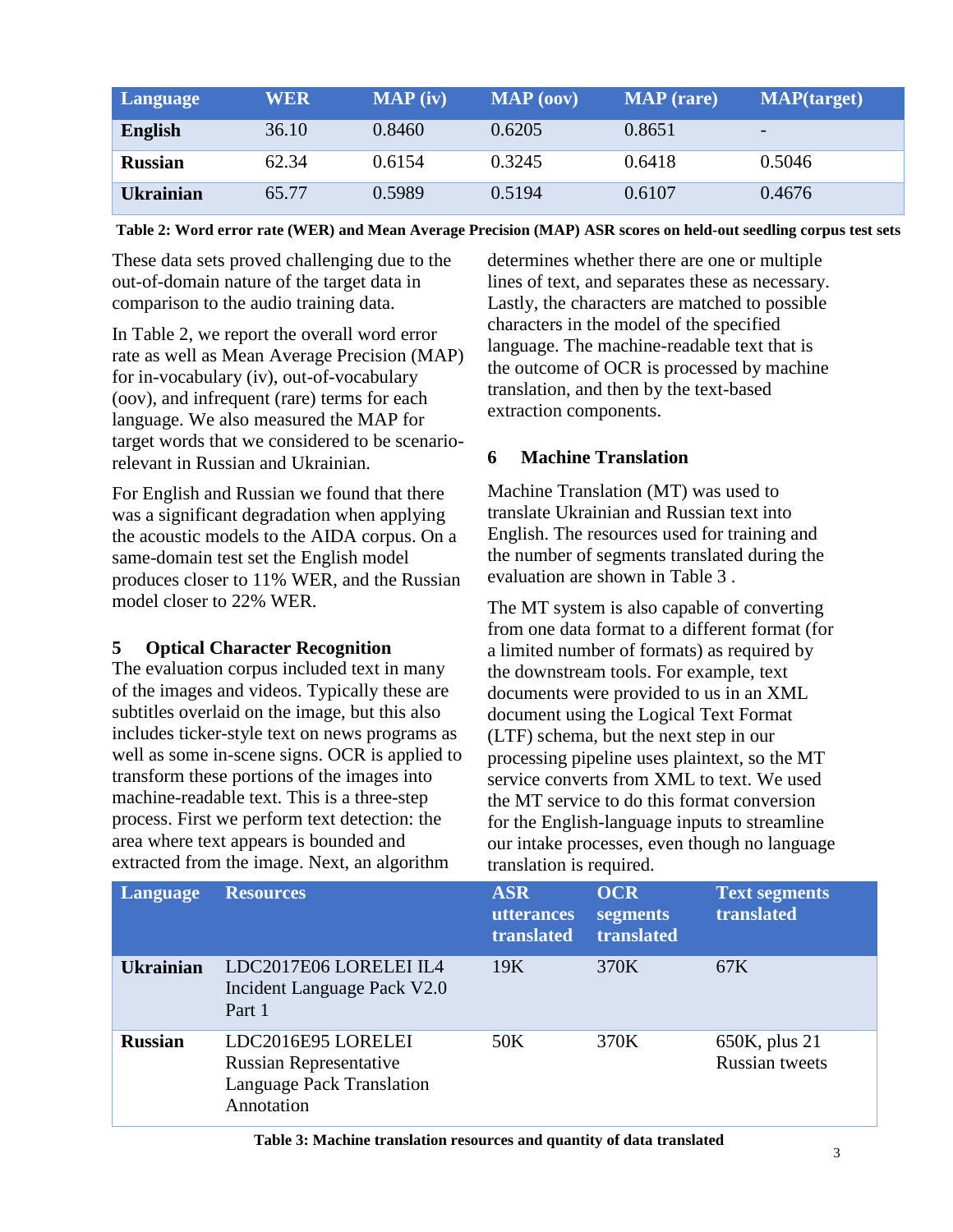Text (from ASR or LTF/XML) can be translated at a rate of ~35 segments per second, per language, on a 24-core machine. Translating the 650K Russian segments from the LTF input, for example, required about 5.5 hours of processing time.

### **7 Text-Based Extraction**

We use a variety of supervised models to extract named entities, relations, and events from English-language text. For the pilot evaluation, all foreign language source material, including ASR and OCR output, is processed by machine translation such that we may extract knowledge elements using English-language information extraction models.

For named entity recognition, we use SERIF, which applies a discriminative Viterbi-style perceptron model to find and extract names of persons, places, and organizations [1]. Mentions are grouped into entities using a sieve-based approach [2].

SERIF also extracts a set of relations with a maximum entropy model combined with heuristics. We supplement this with a second relation finding system that applies syntactic patterns expressed using the Brandy pattern language over pairs of entities as detected by SERIF. The patterns for most of the relation classes were determined under previous projects. Patterns for remaining scenariorelevant classes were authored using examples in the seedling corpus. Using the LearnIt tool, all pairs of entities from sentences inside the English documents were identified and used as potential examples for patterns. The LearnIt tool then allows the user to query for text trigger words that identify potential relations. Scenario-relevant patterns for the relation classes were found using this tool.

We extract events using SERIF's logistic regression models as well as ACCENT, which identifies additional events and their matching arguments according to the CAMEO event ontology [3]. ACCENT finds events using structured patterns applied to augmented text graphs (normalized proposition trees that incorporate synonymy and coreference).

A third approach to extracting events, a system we call NLPLingo, also leverages SERIF's named entity extractions, but uses a pair of convolutional neural networks (CNNs) to extract trigger words and associate likely arguments with those triggers to form events. The first CNN identifies events in the text and assigns a type and a confidence to each. The second CNN ingests these events and SERIF's entities and identifies the subset of nearby entities that fill particular role slots for each event. Both networks use the word embeddings of a given chunk of the text, as well as those of the local context around candidate tokens for triggers and slot fillers. The models are currently trained on the ACE 2008 corpus, but going forward we plan to take advantage of additional annotation to incorporate new classes in the AIDA ontology.

The classes of events, relations, and entities extracted by SERIF, ACCENT, and NLPLingo are associated with the AIDA ontology via a manually-produced mapping between the ACE and CAMEO ontologies and the AIDA ontology.

# **8 Image-Based Extraction**

### **8.1 Facial Recognition**

Face ID was used to detect persons of interest in images (png, jpg, bmp, gif) and videos (mp4). The persons of interest were selected based on their frequency of occurrence in the seedling corpus. An open source implementation of FaceNet was adapted for this work [4].

Training occurs independently for the 3 stages of the FaceID pipeline. The three stages are: face detection, face image vector embedding,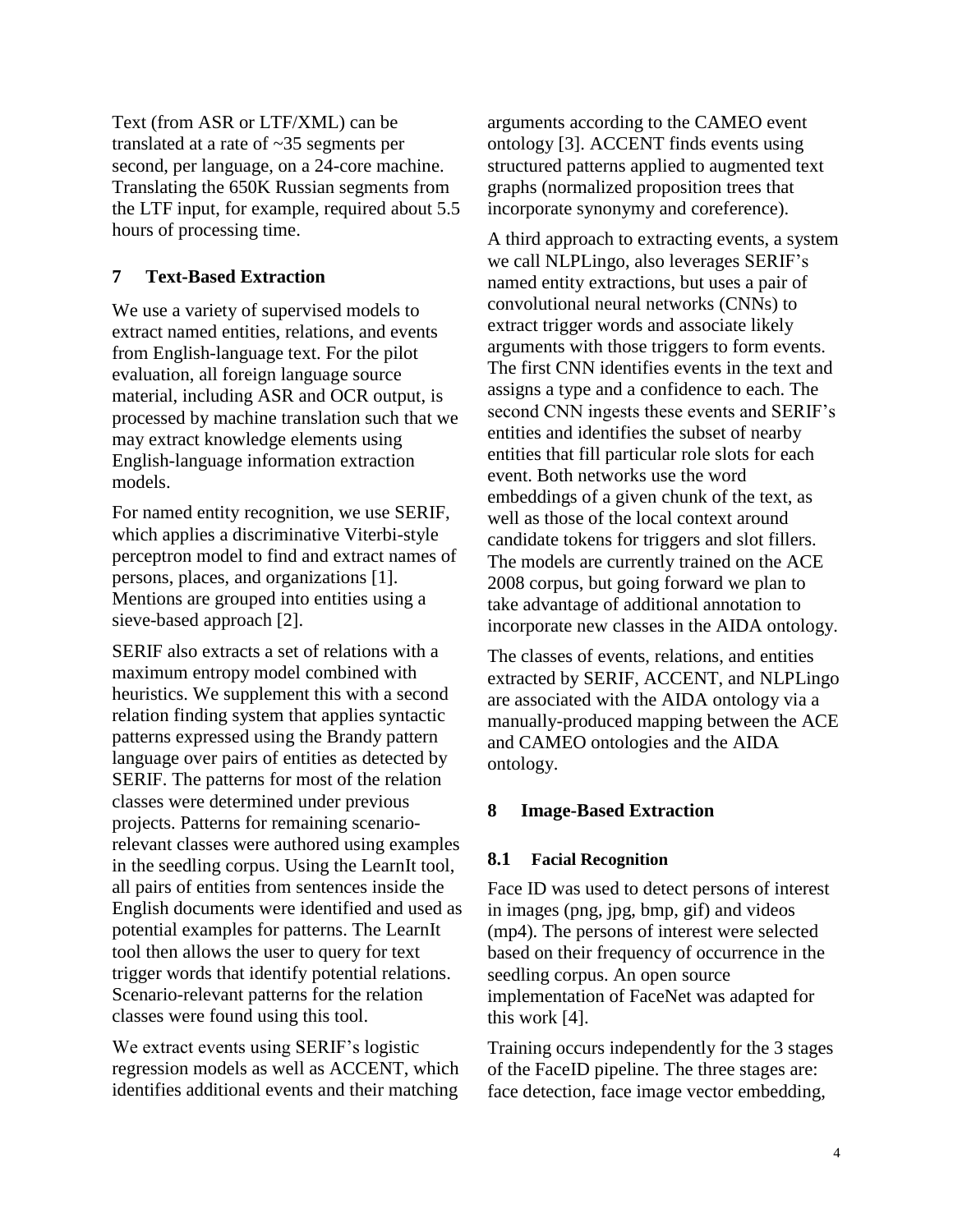

**Figure 2: Successful facial identification of Sergey Lavrov, Viktor Yanukovych, Petro Poroshenko, and Catherine Ashton**

<span id="page-4-0"></span>and face identification. The Multitask Cascaded Convolutional Network (MTCNN) face detection approach [5] was trained on the CelebA [6] and WIDER FACE [7] datasets. The learned model parameters for the MTCNN were obtained from the open source FaceNet implementation website<sup>3</sup>. Model parameters for the Inception Resnet v1 deep convolutional neural network architecture were trained on the VGGFace2 dataset [8].

15 different images for each of the 27 different persons of interest were obtained from the web by an in-house annotator. Face detection was run on these images and face vectors encoded. These vectors comprise the gallery. Some of the images obtained were published after 2014 when the person of interest became noteworthy.

The k-nearest neighbors within a Euclidean distance threshold are retrieved from the gallery using the FLANN library [9]. In Task 1a, majority voting based on these retrieved vectors from the gallery determined the identity of the query face vector. [Figure 2](#page-4-0) shows some examples of successful facial identification from the seedling corpus.

A confidence score was computed between the query face vector and each one of its nearest

 $\overline{a}$ 

neighbors. This confidence score is the result of applying a radial basis function kernel to the query vector and a vector in the gallery. The greatest sum of these confidence scores among the different gallery identities is used to select the identity of the query vector. The average of these confidence scores, per the selected identity, is used to report the confidence in the justification. If the average confidence is below a certain threshold, the system did not add a justification for that identity.

The alternative hypothesis, for Task1b, was encoded by shortening the distance of Person entities in the hypothesis that are also in the gallery by a small constant value. This has the effect of promoting those entities being detected in cases of uncertainty. When examining the images in the evaluation corpus, 154 entities for the person of interest 'Vladimir V. Putin' were detected before applying the distance shortening. After application, 172 instances were detected. Inspection showed that most of the newly found instances were true positives.

#### **8.2 Concept Detection**

We trained a set of video concept detection models from open source data. Video concepts

<span id="page-4-1"></span>

**Figure 3: Successful concept detection of a weapon, protest, handgun, and meeting (clockwise from upper left). In the lower left photo, the man is exposing a handgun at his hip.**

<sup>3</sup> https://github.com/davidsandberg/facenet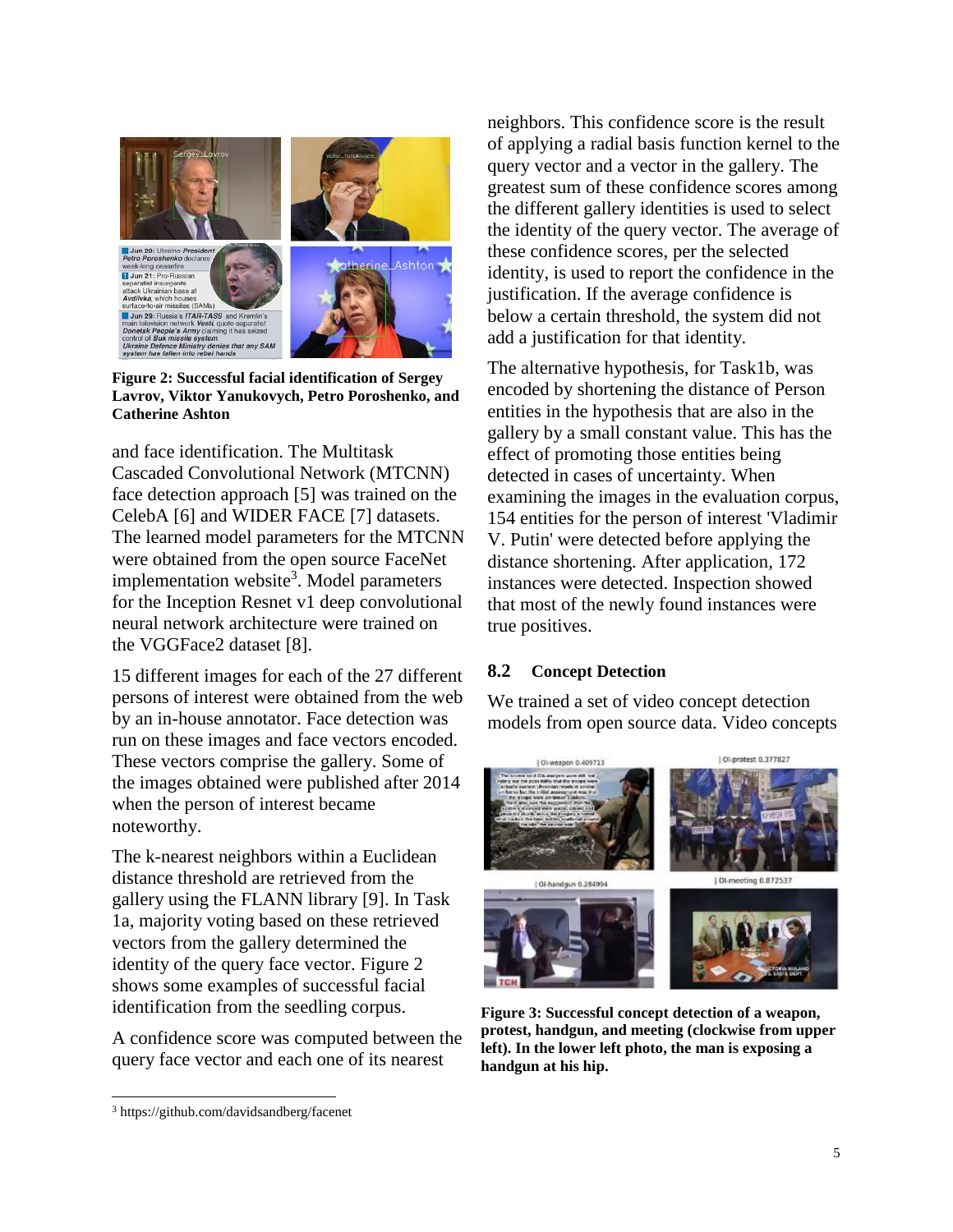may refer to contexts, objects, or situations. These are mapped to the AIDA ontology (manually) as events, relations, or entities. Some examples are shown in [Figure 3.](#page-4-1)

We train multiple concept detectors using deep convolutional network models that have been fine-tuned to detect scenario-relevant concepts. For training, we use multiple datasets to form training corpora, such as OpenImages $4$  and training sets curated by BBN for use in this AIDA scenario. The set of concepts are a subset of the OpenImages visual labels.

The mean average precision for the 111 concept model is 0.63. Due to large differences in label prevalence in training corpora, the confidence scores may not be accurate when this model is applied to new scenario media. Currently, the calibration leads to overconfidence of a few labels, so is not integrated in our video analytics pipeline, but we plan to adjust the calibration technique to adapt the scores for each trained model.

We first train a multi-label convolutional network (MLCN) for scenario-relevant concepts using a customized fork of the CAFFE toolbox<sup>5</sup>, then combine MLCN detection output with the pre-trained object detection model outputs using detections for only scenario-relevant concepts. We have modified the MLCN model to be more robust to class label noise, so that mislabeled images in the training corpora do not have negative impact on model performance.

In addition to our robust MLCN model, we use a pre-trained object detection model of Atomic Visual Actions (80 actions) and a second pretrained object detection model trained on a subset of OpenImages classes utilizing the Tensorflow toolbox. We map the concept detections to entities and other ontology elements, with bounding box and associated key-frame information. Our system currently

maps detections from these model outputs to the AIDA ontology using predefined mappings. In the evaluation we processed 29,502 images and 1,029 videos with this system.

#### **9 Cross-modality merging**

The extractions provided by each of the textbased and image-based analytics described above are converted to the required RDF format to include name strings and appropriate justifications. At present we provide the union of all extractions for a given document (including all child documents of varying modalities) for use by TA2. Future iterations of the inter-analytic merging component of the pipeline will conduct coreference across the different document elements of a given document and combine extractions before delivery to TA2.

### **10 Query Application**

#### **10.1 Class Queries**

A SPARQL query is constructed using the information in the query supplied by NIST. The query is applied to our knowledge graph for the document specified by NIST's query and collects the justification information associated with the class instances.

#### **10.2 Zero-hop Queries**

Zero-hop queries are applied as a pair of SPARQL queries. The first SPARQL query identifies all candidate nodes in the knowledge graph that satisfy the justification and type constraints of each entry point in the query. The single best match is identified among these nodes, and the second SPARQL query accumulates all of its justifications.

 $\overline{a}$ 

<sup>4</sup> https://storage.googleapis.com/openimages/web/index.html

<sup>5</sup> http://caffe.berkeleyvision.org/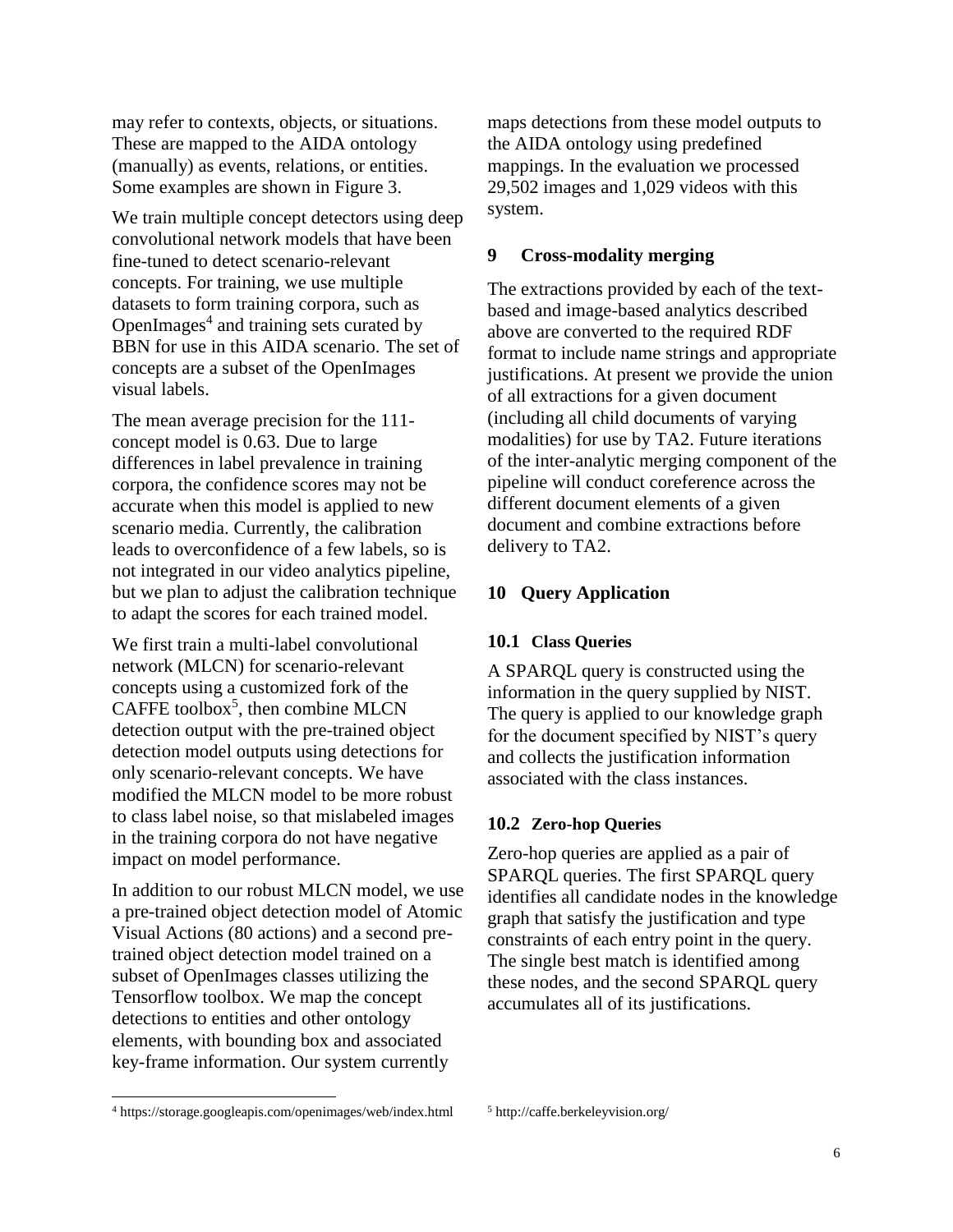### **10.3 Graph queries**

Graph queries require additional processing to identify all the knowledge graph components that are requested and that are connected to the entry points. The algorithm iteratively probes the knowledge graph for edges in the query that are connected to the response subgraph in its current state, then collects justification information on its components separately.

We use the following approach to apply the given queries to the resulting knowledge graph in both the original extraction task, and the secondary task of extractions augmented by feedback hypotheses.

- 1) For a given query, identify all entry points. Find/resolve the 1-best match for all of the entry points to elements in our KB.
- 2) Look at each edge in the query that has an entry point as one of its endpoints.
	- a) If the entry point was not resolved in step 1), discard the edge.
	- b) Otherwise, resolve all matches for the edge's non-entry-point endpoint and for the edge itself, and associate these elements with the appropriate variable in the query.
- 3) For each of the remaining edges in the query which relate to only non-entry points:
	- a) If the edge has previously-encountered variables as endpoints, continue.
	- b) If the edge has at least one endpoint identified by a variable that was resolved above, find all matching elements for the other endpoint and the edge, associating them with the appropriate variables. Each time a query new edge is found in this way, add it as an optional clause to the SPARQL query composed to probe for

subsequent edges. This binds the variable for result rows where it is newly-encountered, but leaves it blank if another row has bound it to a different, inapplicable node. The resulting query has the following components in its WHERE clause:

- i) Binding of the entry point(s) to one node
- ii) Optional clauses that contain an entry point and whose other components have been successfully matched above
- iii) Optional clauses that contain no entry point and whose other components have been successfully matched above
- iv) A clause to probe whether the current edge can be matched to any variables
- c) Repeat until no more query edges appear in step 3b.
- 4) Now that every variable in the query is either resolved to one or more KB nodes or not resolvable, collect the following information:
	- a) Make a list of all valid mappings from pairs of query edge IDs and variable names to the nodes themselves (or null, where appropriate).
	- b) Get justifications for each knowledge element: get the 1-best (subjects/objects) or 2-best (edges) justifications associated with the node on the basis of confidence.
- 5) Build the XML output by composing the mappings with their justifications.